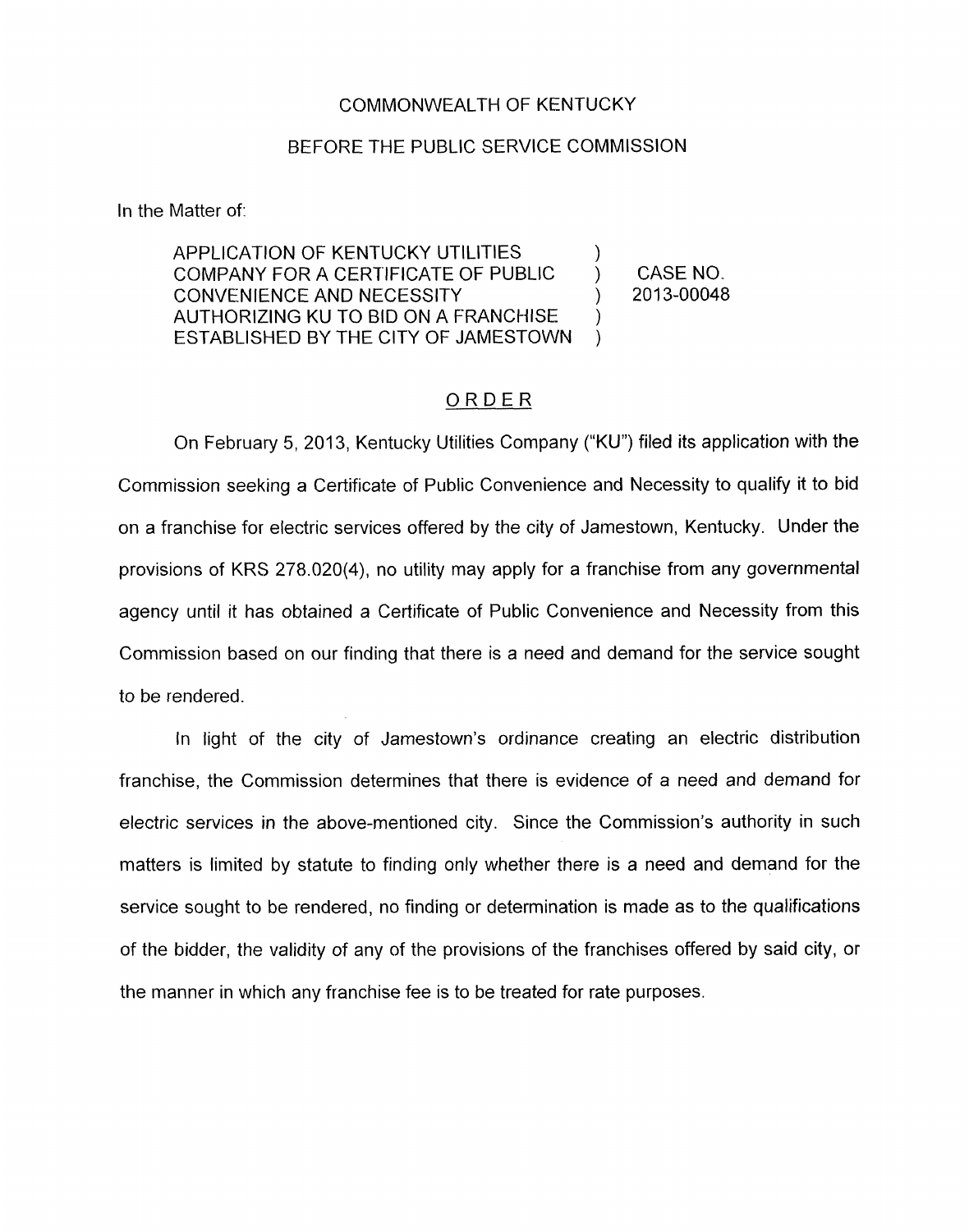IT IS THEREFORE ORDERED that:

1. KU is granted a Certificate of Public Convenience and Necessity that authorizes it to bid on a franchise for electric services offered by the city of Jamestown, Kentucky.

2. If KU is not the successful bidder, KU shall, within ten days of the award of the franchise at issue, file with the Commission a written notice stating that KU was not the successful bidder.

**3.** If KU is the successful bidder, KU shall, within ten days of the award of the franchise at issue, file with the Commission a copy of the executed franchise agreement.

**4.** Any documents filed pursuant to ordering paragraphs 2 or 3 of this Order shall reference the number of this case and shall be electronically submitted via the Commission's electronic Tariff Filing System.

5. 'This Order shall not be construed as granting a Certificate of Public Convenience and Necessity to construct utility facilities in said city.

By the Commission



ATTFS dutive Director

Case No. 2013-00048